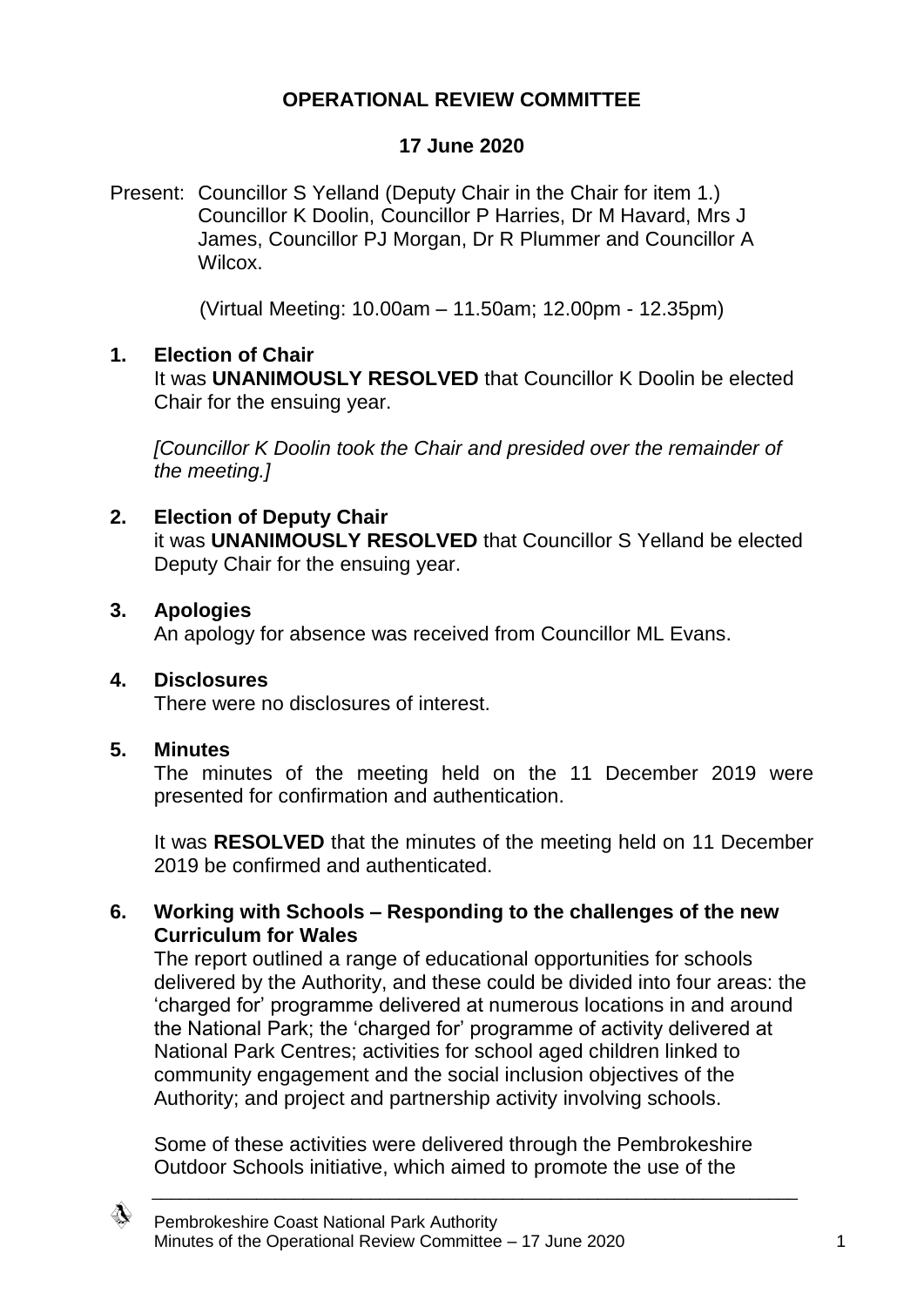outdoors across the National Curriculum for young learners in Pembrokeshire. The Pembrokeshire Outdoor Schools Coordinator was employed by the National Park Authority on behalf of the initiative, and she was present at the meeting. She advised that during the lockdown period, the project had been offering support to parents and teachers via social media and there had been good engagement and feedback. She added that Welsh Government had recently issued guidance on learning over the summer term and this had a particular focus on outdoor learning which offered huge potential for the project to support teachers.

The Discovery Team Leader went on to explain that the new Curriculum for Wales Framework currently being developed, and which would be used throughout Wales from 2022, would present great challenges and opportunities for providers of learning opportunities such as the National Parks in Wales. Authority staff had already started to consider how its programmes could be adapted so that they continued to meet the needs of local schools; an educators workshop had been held in January of this year and this had provided a positive environment for collaboration between teachers and Authority staff.

It was widely considered that the next few years would provide ample opportunity to embed innovative approaches to outdoor learning into our schools. The Authority's approach was to offer experiences that were 'awe inspiring' and which children would therefore remember – this allowed teachers to build on those experiences within the classroom. The new curriculum was more cross-curricular and, working with teachers, authority staff were able to deliver themed programmes which linked to several areas of the curriculum. One work strand that was currently being developed was entitled 'Cynefin' which could be translated as a sense of place and belonging, and this tied in well with the focus on local areas necessitated by the Covid-19 lockdown.

Thanking the officers for an interesting presentation, Members noted that the education service was subsidised and agreed that this was appropriate, given that it formed the second of the Authority's purposes. They asked about the apparent focus of the work on primary education, and whether there were plans to work with secondary schools and further/higher education providers. The Discovery Team Leader explained that while some work had been done with secondary schools, such as Haverfordwest High School there were difficulties with timetabling, although assistance with fieldwork was offered. Officers continued to work with coordinators for the Welsh Baccalaureate, but colleges' lack of resources was also an issue. He added that post-18 education was an area for development in the future.

Members also suggested that the provision of digital media offered an opportunity to expand into secondary schools and the officer agreed that

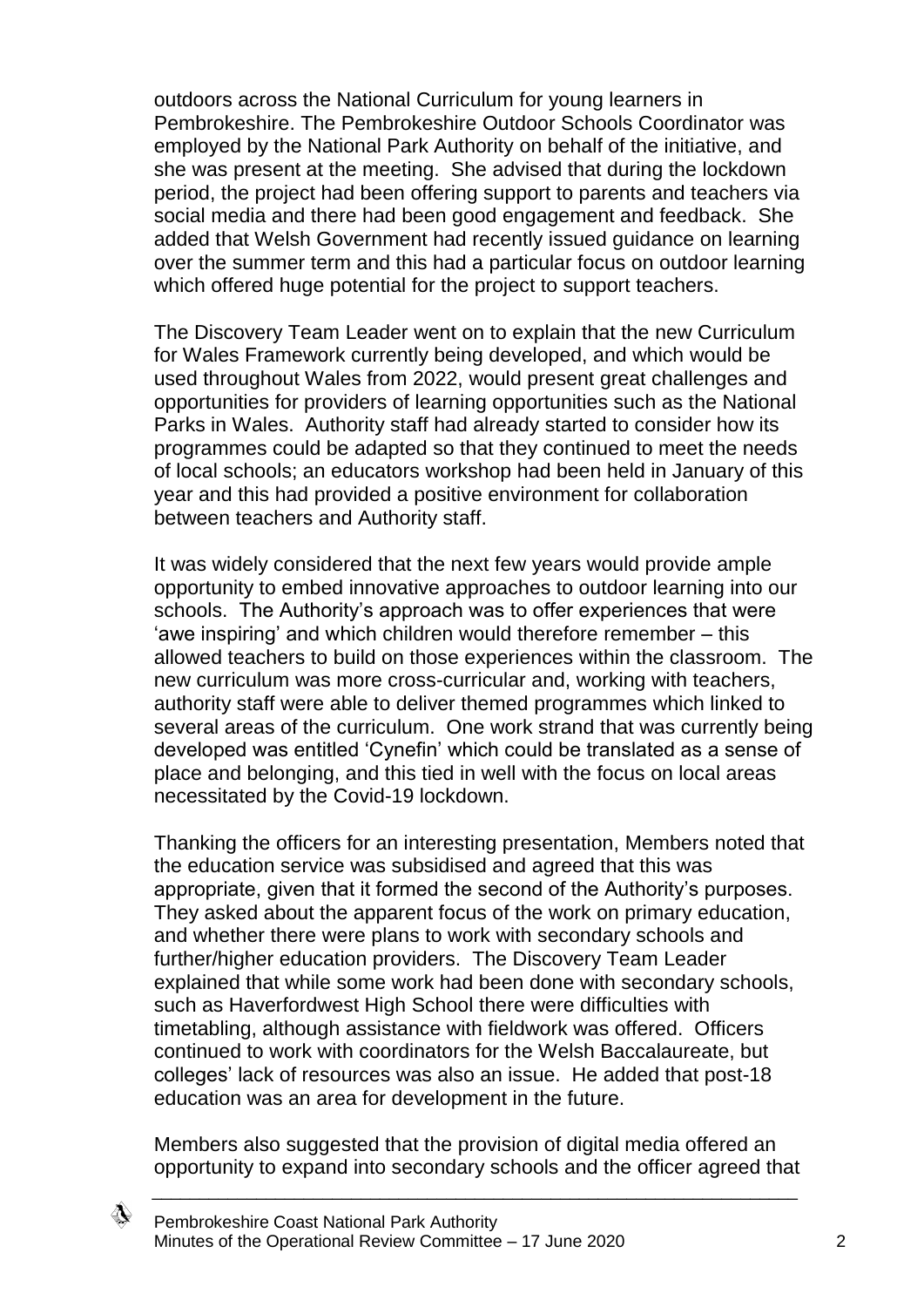this was becoming more important, and staff would be building on the resources being provided on the Pembrokeshire Outdoor Schools website. Materials related to the Authority's unique coastal location were also currently being developed.

# **NOTED**

## **7. Reducing Light Pollution**

It was reported that the Pembrokeshire Light Pollution Partnership, which included officers from the National Park Authority, Pembrokeshire County Council and Natural Resources Wales, had been established in response to increasing interest in the importance of dark skies and concern about the impact of artificial light at night. The key objectives of the Partnership were to enhance dark and starry skies in Pembrokeshire, and also the land and seascapes beneath, for wildlife, health, culture and heritage.

Over the past 18 months, the Partnership had identified key concerns, shared research and good practice examples, and worked together to identify opportunities to reduce the impact of artificial light at night. The Partnership had also produced "Starry Skies Pembrokeshire" which included information on the impact of light pollution, facts on night sky quality and star grazing in Pembrokeshire; the document was appended to the report for Members' information. It would be used to raise awareness of the importance of the topic and would help with action planning.

The Health, Wellbeing, Recreation and Tourism Officer highlighted some of the achievements of the Partnership, including the production of posters in many languages which provided advice on helping Manx Shearwaters which had become disoriented by the bright lights on ships, guidance for social housing providers and input into Supplementary Planning Guidance.

Thanking the officer for an inspiring presentation with stunning photographs, one Member commented on the benefits to tourism of promoting the county's dark skies. However it was also suggested that further advice was needed on the practical ways that businesses, communities and individuals could reduce light pollution, either in a complementary document or on the website. Reflecting on some excellent training that Members had received, they also considered that working with Town and Community Councils was key to taking the message forward. The Chief Executive added that the most recent Community Council Seminar had focussed on this very subject – sadly the night had been cloudy and it had not been possible to see the stars, however those who attended had found the session worthwhile.

\_\_\_\_\_\_\_\_\_\_\_\_\_\_\_\_\_\_\_\_\_\_\_\_\_\_\_\_\_\_\_\_\_\_\_\_\_\_\_\_\_\_\_\_\_\_\_\_\_\_\_\_\_\_\_\_\_\_\_\_\_\_\_\_\_\_\_\_

## **NOTED**

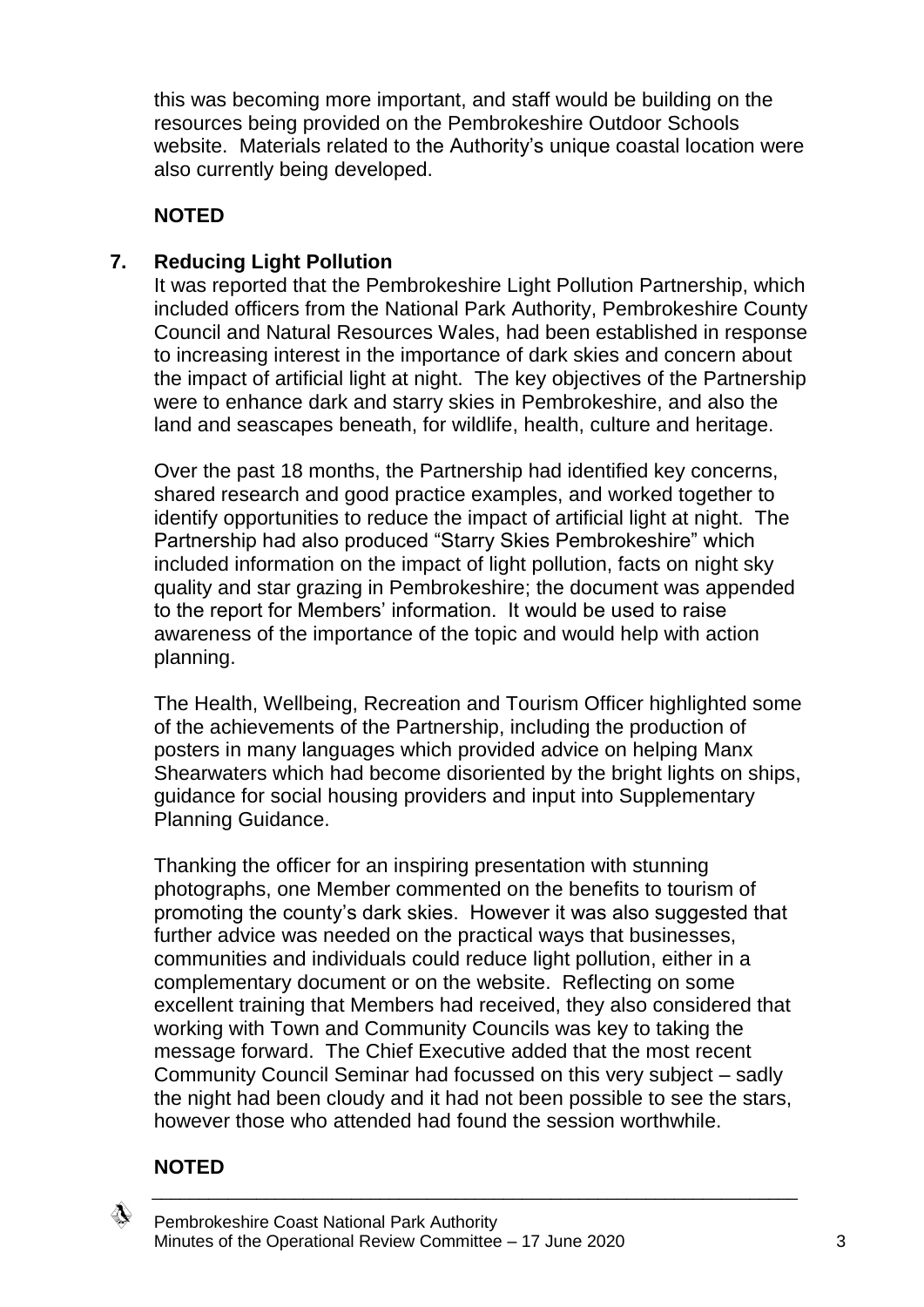### **8. Performance Report for the Period Ending 31st March 2020**

The report given by the Performance and Compliance Co-ordinator followed the structure of the Corporate and Resources Plan for 2019/20 following the seven well-being objectives, with an additional section providing general governance information.

The report presented the performance for the full financial year April – March 2019/20 and included quarter 4 data (January – March) for the majority of data sets. However some quarterly data sets were outstanding due to issues relating to accessing systems and records as a result of Covid-19 and staff working from home. Data for some measures were provisional and source data would be reviewed prior to inclusion in the Annual Report on meeting Wellbeing Objectives (Improvement Plan Part 2).

Where work streams, measures or actions related to the Authority's S6 duty under the Environment (Wales) Act these were labelled accordingly. It was noted that a number of actions were in amber at the end of the financial year and these related to areas where further work was needed to progress the activities, actions were part of longer term project or an action had been affected by Covid-19.

The report highlighted a number of areas of work where the RAG (Red Amber Green) rating was red or amber, including some planning statistics, Parkwise training, Walkability and the West Wales Walking for Well-being Project, and the Pembrokeshire Outdoor Schools Project and updates were provided on the actions being taken in relation to these.

It was reported at the meeting that the Inspector's Report into the Local Development Plan had been received and the Authority was waiting for an opportunity to adopt the Plan.

Thanking the officer for the report, Members particularly valued the commentary provided as part of the introduction to the report, which identified areas marked as red or amber and therefore needed to be drawn to Members' attention. They felt that the report showed a strong performance overall and staff were to be congratulated. However they asked for a key to the RAG ratings and a bit more explanation with regard to the reason for the rating in some cases. The officer explained that the Performance Management system was currently under review, and the way things were reported going forward would be considered. The comments were input by different officers across the Authority which could lead to varying levels of detail and she suggested that additional guidance could be provided to staff.

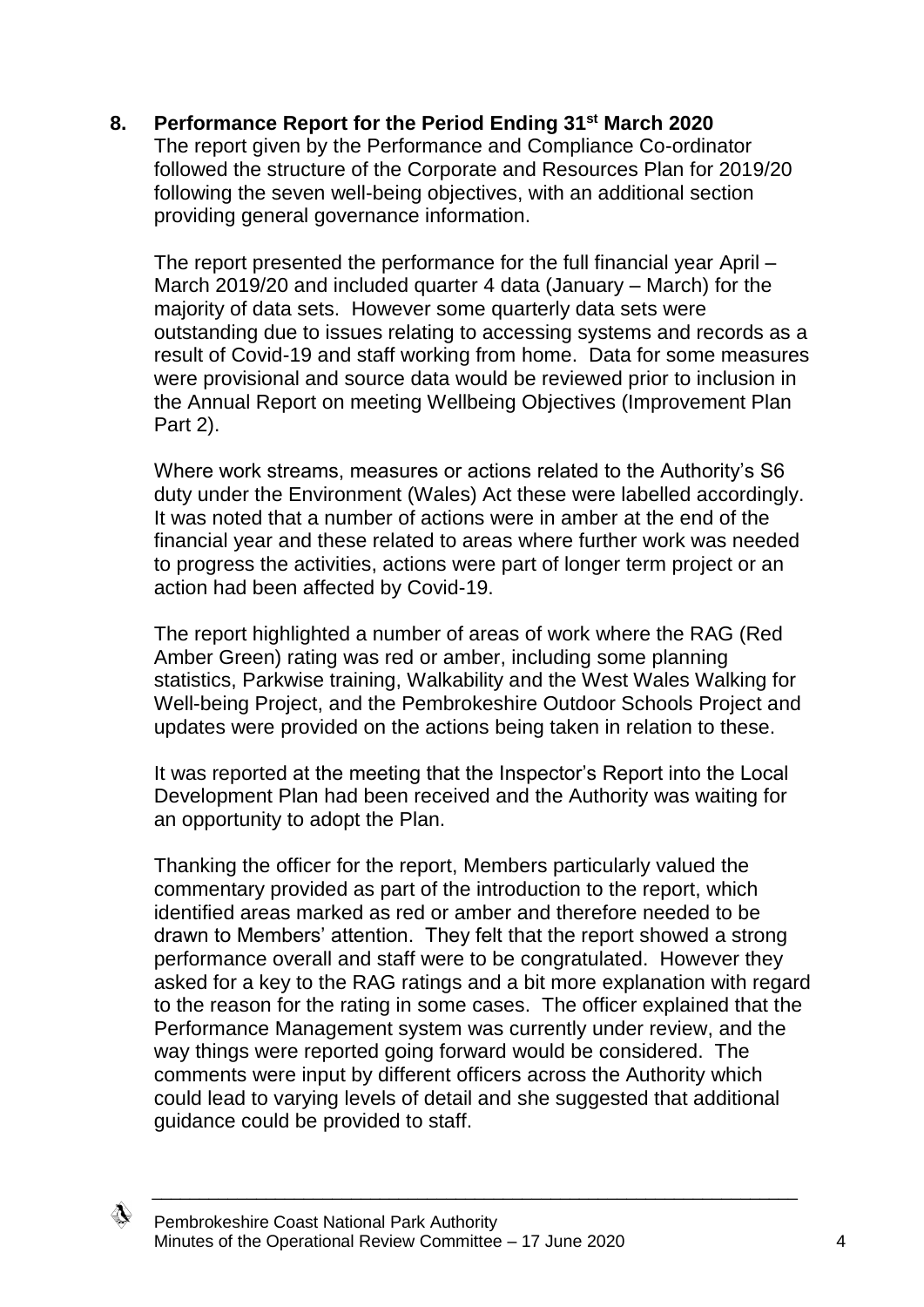Where information was currently unavailable due to the Covid-19 lockdown, Members asked what systems were in place to ensure that the end of year report was complete. The officer replied that the end of year report took the form of the Improvement Plan Part 2 which would be reported to the National Park Authority in due course. Prior to its completion, all data would be reviewed and any gaps identified and updated.

# **NOTED**

[The Committee adjourned for 10 minutes]

## **9. Risk Register**

Members were asked to consider the latest Risk Register. The Chief Executive advised that it had been reviewed by both Management and Leadership Teams and changes since the previous report were highlighted. These included risks resulting from the Covid-19 pandemic.

Members suggested that additional entries on the register could be considered in relation to the effect of climate change/coastal erosion on the Authority's resources, and also the risk of general diseases – human, animal or plant (eg Foot and Mouth). It was also suggested that with regard to Risk 45, Impact of Covid-19, this should include impacts on the health and wellbeing of staff and the positive steps that were being taken to mitigate these.

Another Member asked that the progress updates provided be reviewed and it was noted that reference should also be made to the 'Responding to the Climate Change Emergency' Action Plan recently approved by the Authority.

A number of Members noted that the approach to risk assessment and the way it was reported in organisations in general had changed in recent times, and wondered whether a development session should be held for all Members to consider the Authority's approach. The Chief Executive responded that the format of the Register had been changed as a result of an Internal Audit recommendation, however following the recent appointment of new Internal Auditors further consideration could be given to this matter. At a future meeting, the Risk Register would be tabled at the start of the meeting, rather than being placed at the end of the agenda to allow greater time for discussion.

## **NOTED**

### **10. Celtic Routes**

The Director of Countryside, Community and Visitor Services provided the Committee with a brief overview of the Celtic Routes project. He